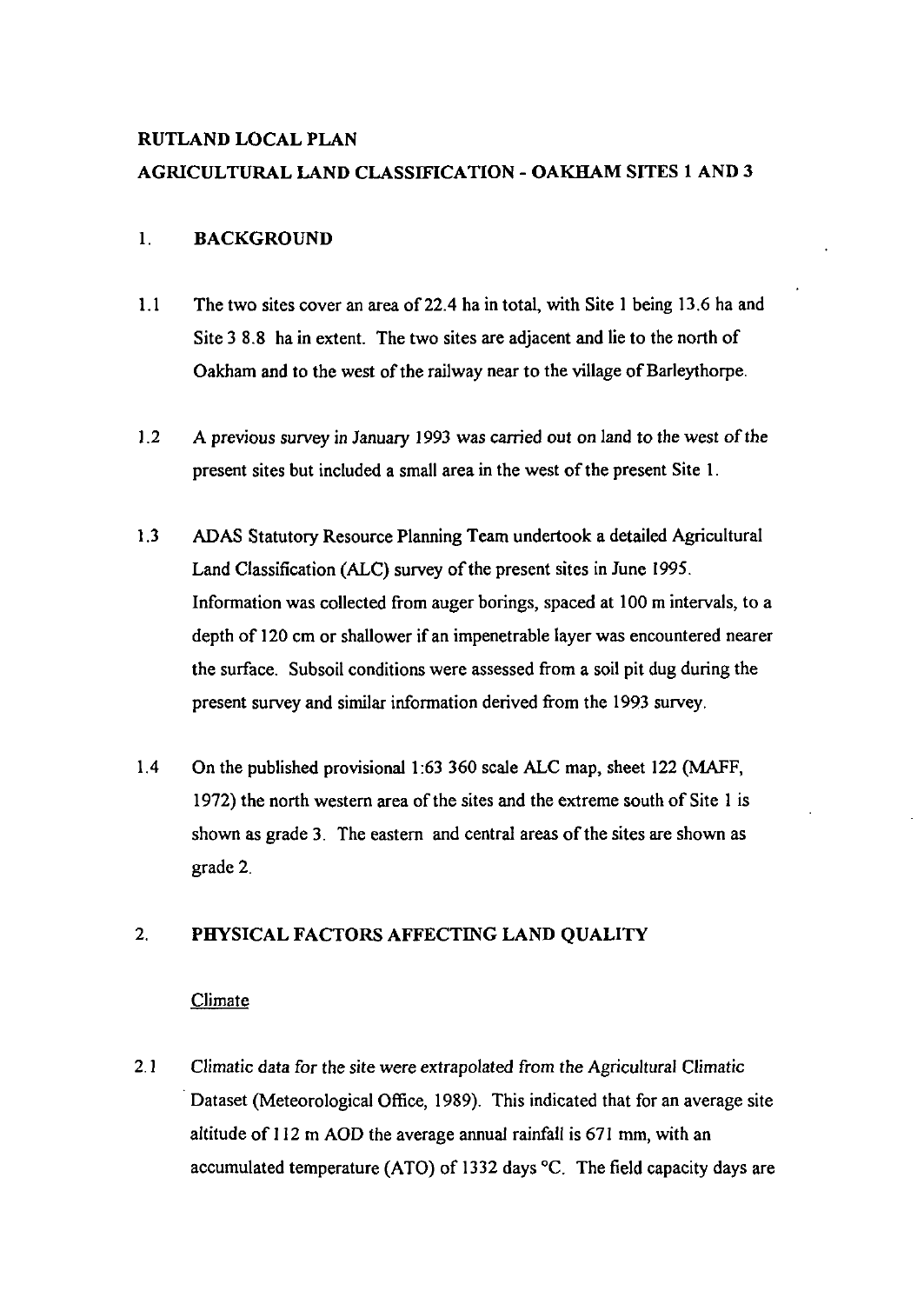146 and moisture deficits for wheat and potato are 96 mm and 86 mm respectively. These climatic characteristics do not impose any climatic limitation on the ALC grading of the sites.

#### Altitude and Relief

2.2 The sites range from approximately 120 m AOD in the north west to approximately 110 m AOD in the east. A shallow valley mns west to east along the southem boundary of Site 1. The sites are generally level or gently sloping with some slight surface undulation and ridge and furrow landform. Gradient and relief do not therefore constitute limitations to ALC grading of the area.

#### Geology and Soils

- 2.3 The published 1:50 000 scale solid and drift edition geology map, sheet 157; Stamford (Geol. Survey, 1987) shows the site to comprise Upper Lias clays in the north and north west of the sites. The remainder of the sites consist of Middle Lias Marlstone.
- 2.4 No detailed soil map exists for the area but the recormaissance 1:250 000 scale map, Sheet 4, Eastern England (Soil Survey of England and Wales, 1983) shows the northem half of the site to consist of soils of the Denchworth Association (\*1). The southem half of the site is shown as soils of the Banbury Association (\*2).
- (\* 1) Denchworth Association slowly permeable seasonally wateriogged clayey soils with similar fine loamy over clayey soils. Some fine loamy over clayey soils with only slight seasonal wateriogging and some slowly permeable calcareous clayey soils.
- (\*2) Banbury Association well drained brashy fine and coarse loamy fermginous soils over ironstone. Some deep fine loamy over clayey soils with slowly permeable subsoils and slight seasonal wateriogging.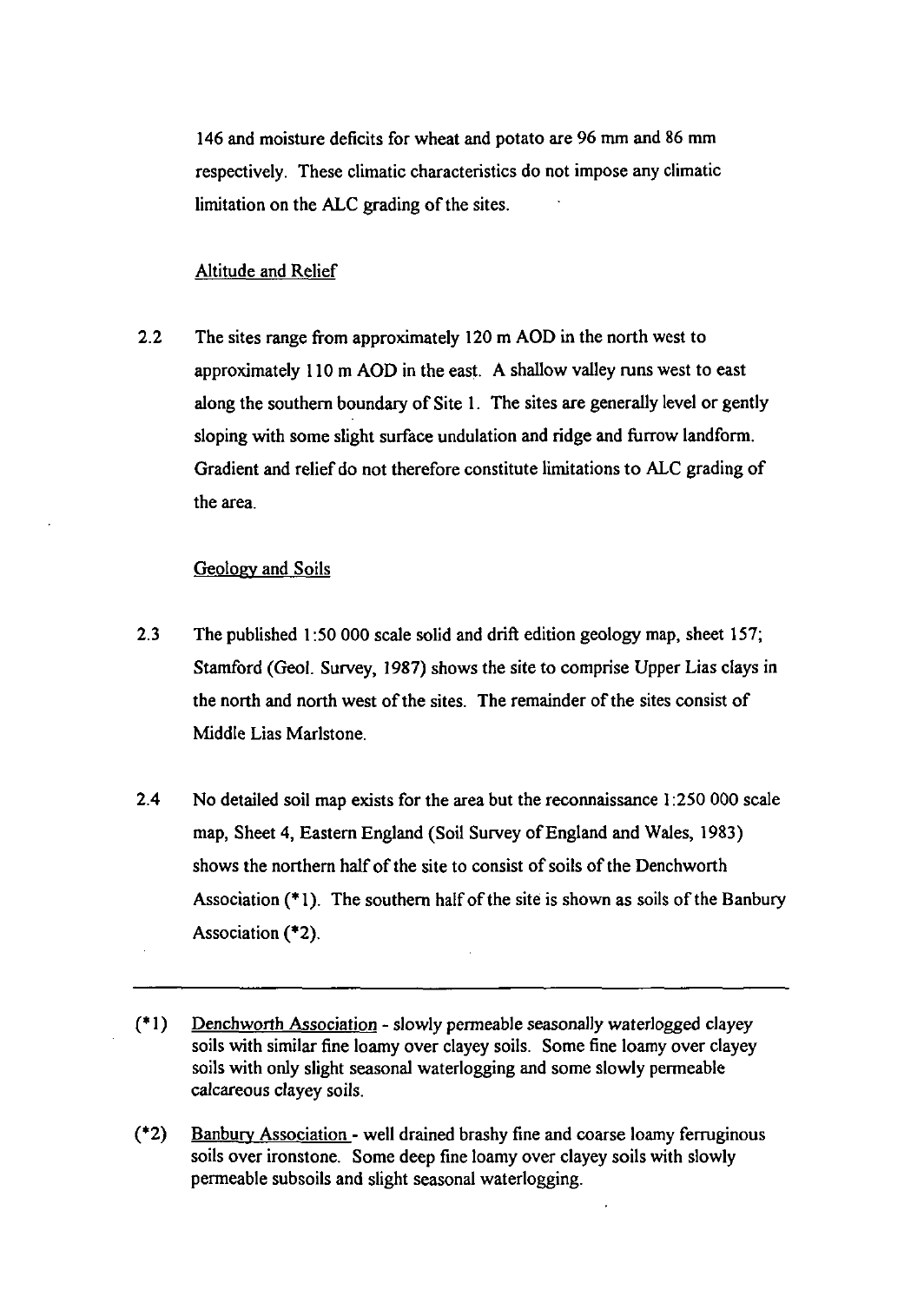- 2.5 During the present survey two main soil types were identified which were similar to the mapped Soil Associations.
- 2.6 In the north west and centre of the site the soils consisted of a medium or heavy clay loam topsoil overlying a relatively thin upper subsoil of heavy clay loam texture. A lower clay textured subsoil extended to below sampling depth. The soil profiles within this type were assessed as predominantly wetness class III but occasionally were found to be wetness class  $II$  or IV depending on the depth to the slowly permeable clay subsoil.
- 2.7 The remainder of the site was found to consist of medium clay loam or silty clay loam topsoil, usually overlying a heavy clay loam or silty clay loam subsoil. This in tum overlay the underlying Ironstone rock. The subsoil varied in thickness and was occasionally absent with the topsoil directly overlying the Ironstone. At a small number of sample points a clay textured lower subsoil was found to overiie the Ironstone rock. The soil profiles within this soil type were generally assessed as wetness class I but where clay was found within the subsoil wetness class was classed as 11 or HI depending on the depth to the slowly permeable clay textured horizon.

#### 3. AGRICULTURAL LAND CLASSIFICATION

3.1 The breakdown of Agricultural Land Classification (ALC) grades in hectares and percentage terms for the two sites is shown overleaf.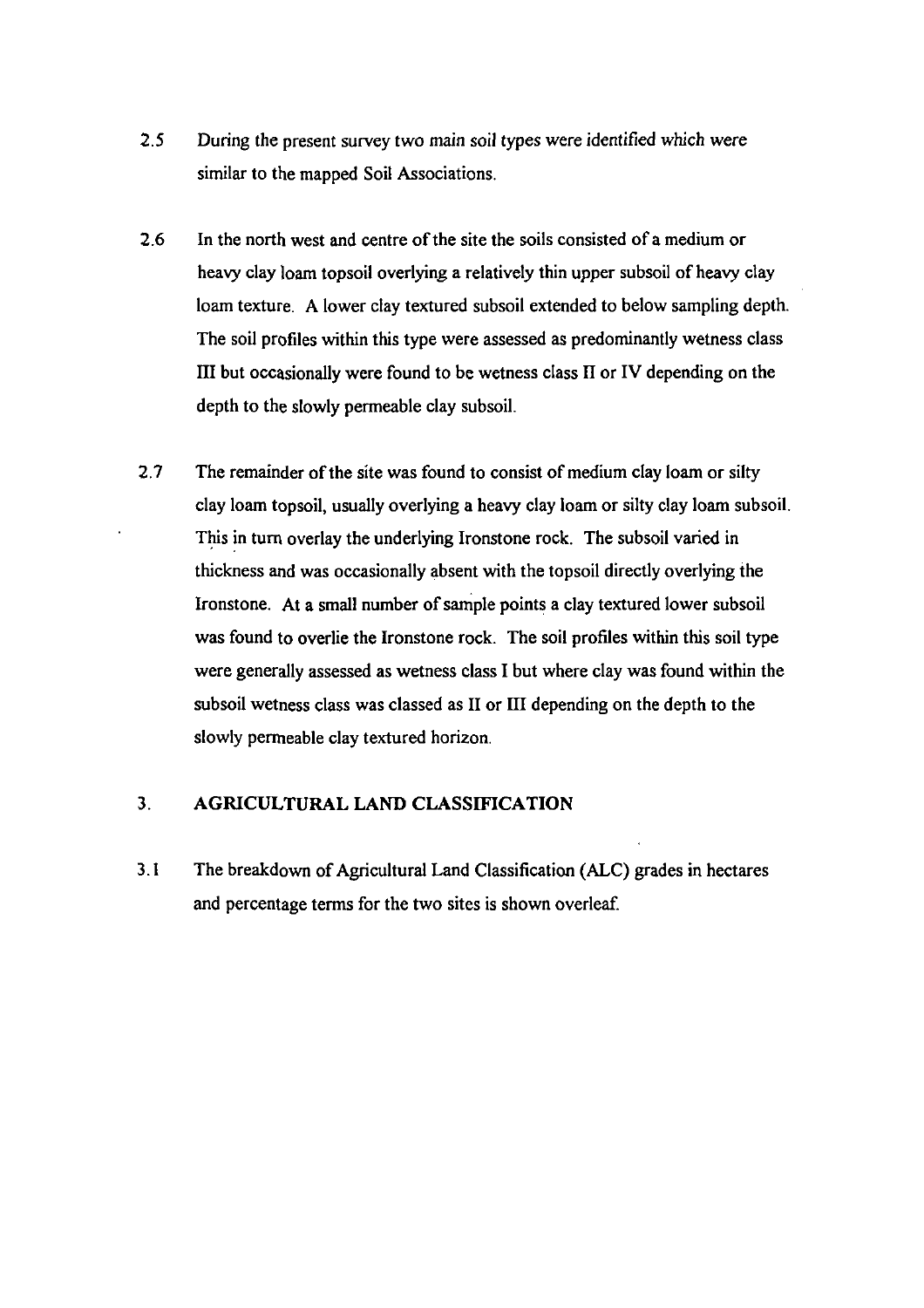| Site 1         |                                  |                |
|----------------|----------------------------------|----------------|
|                | AGRICULTURAL LAND CLASSIFICATION |                |
| Grade          | Area (ha)                        | % of Site area |
| 2              | 1,1                              | 8.1            |
| 3a             | 7.0                              | 51.5           |
| 3 <sub>b</sub> | 5.5                              | 40.4           |
| <b>TOTAL</b>   | 13.6                             | 100.00         |
| Site 3         |                                  |                |
| 3a             | 5.8                              | 65.9           |
| 3 <sub>b</sub> | 3.0                              | 34.1           |
| <b>TOTAL</b>   | 8.8                              | 100.00         |

Definitions of the ALC grades are shown in Appendix 1.

#### Grade 2

3.2 The deep free draining soils developed over the ironstone have been mapped as grade 2. These soils are found in a small area in the west of site 1 and consist of a medium silty clay loam topsoil overlying heavier textured subsoil with the depth to the underlying rock being in excess of 80 cm. Therefore the soils will have a slight wetness and workability limitation (wetness class II) and a minor droughtiness limitation for deeper rooting crops such as wheat, restricting such soils to grade 2.

### Grade 3a

3.3 Two areas of grade 3a have been identified in the west and east of the sites, These areas correlate with both the soil types described in paragraphs 2.6 and 2.7. The deep soils described in paragraph 2.6 which were assessed as grade 3a were those in which the depth to any slowly permeable layer was sufficient for the profile to be assessed as wetness class II or III and having a topsoil of either medium or heavy clay loam texture. Where the soils are medium clay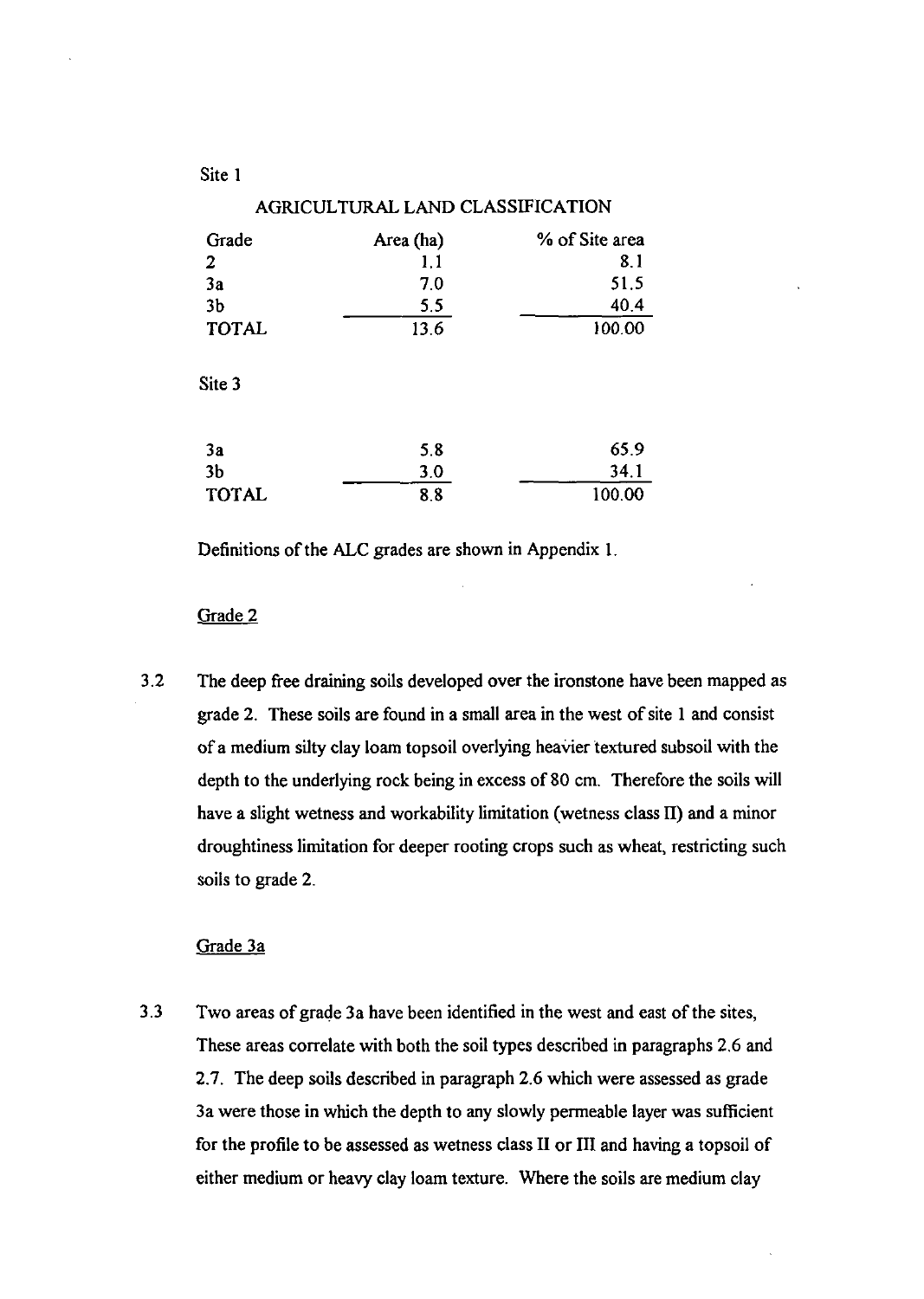loam and wetness class III or heavy clay loam textured topsoils and wetness class II they will have a workability restriction which limits them to a grade 3 a potential.

3.4 In areas of the shallow soil type described in paragraph 2.7 the depth to the underlying Ironstone is generally between 50-90 cm. The available water capacity within these profiles will therefore be restricted resulting in these soils being moderately droughty for deeper rooting crops such as wheat. Occasionally within the area mapped as grade 3a the deeper profiles of this soil type may be of a higher grade, however these areas were too small to be delineated separately from the grade 3a land.

#### Grade 3b

- 3.5 Areas of the sites assessed as grade 3b were found within the soil types described in paragraphs 2.6 and 2.7. The areas of soils described in paragraph 2.6 were those in which the depth to any slowly permeable layer was shallow and hence wetness class was assessed as III or IV. Where topsoil textures were found to be medium clay loam and wetness class IV or where topsoil texture was heavy clay loam and wetness class III or IV then wetness and workability limitations restricts the land to grade 3b.
- 3.6 In areas of the soils described in paragraph 2.7 the very shallow nature of the soil profile being between 27-40 cm to the underlying Ironstone restricts the availability of moisture for plant growth. Hence these profiles are limited by droughtiness restrictions to grade 3b. At a single sample point the total soil depth overiying the Ironstone was found to restrict land quality to grade 3b.

June 1995 Resource Planning Team ADAS Cambridge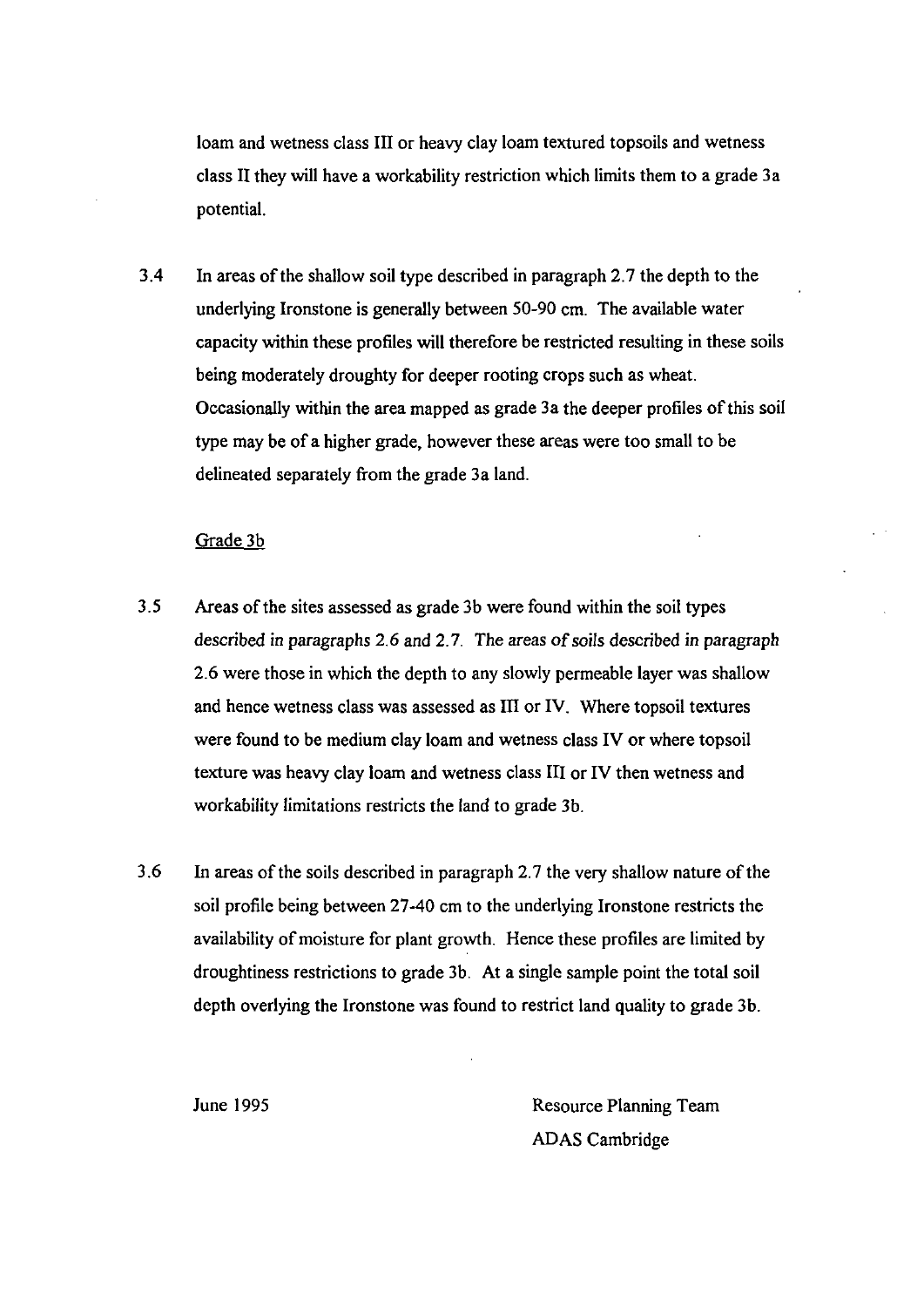#### **REFERENCES**

- Geological Survey, (1978). Solid and Drift edition Geology Map. Sheet 157 Stamford 1:50 000 scale.
- MAFF, (1972). Provisional Agricultural Land Classification Map. Sheet 122, 1:63 360 scale.
- Meteorological Office, (1989). Climatological Data for Agricultural Land Classification.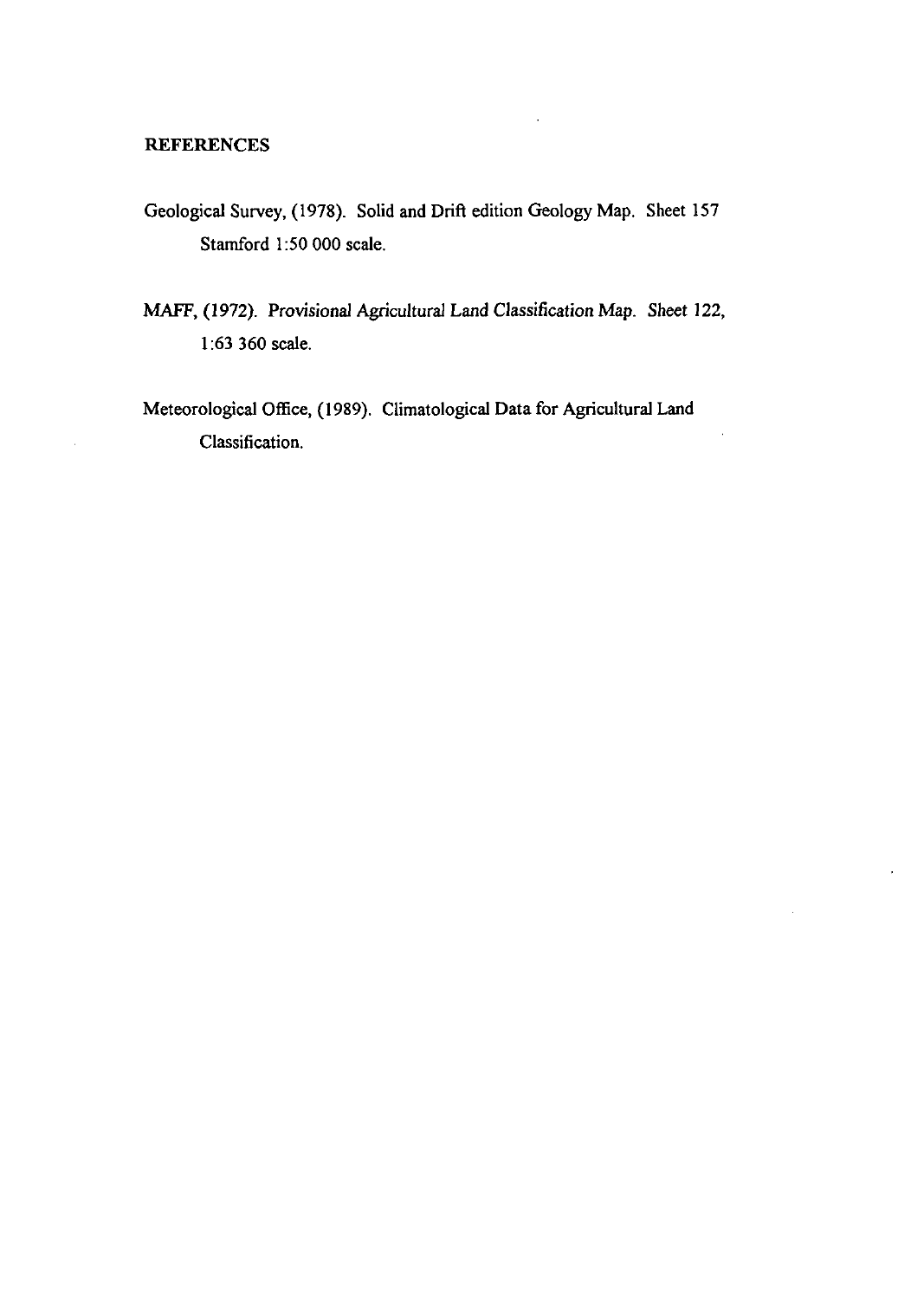#### Appendix 1

#### Grade 1 - excellent quality agricultural land

Land with no or very minor limitations to agricultural use. A very wide range of agricultural and horticultural crops can be grown and commonly include top fruit, soft fiuit, salad crops and winter harvested vegetables. Yields are high and less variable than on land of lower quality.

#### Grade 2 - very good quality agricultural land

Land with minor limitations which affect crop yield, cultivations or harvesting. A wide range of agricultural and horticultural crops can usually be grown but on some land in the grade there may be reduced flexibility due to difficulties with the production of the more demanding crops such as winter harvested vegetables and arable crops. The level of yield is generally high but may be lower or more variable than Grade 1.

#### Grade 3 - good to moderate quality agricultural land

Land with moderate limitations which affect the choice of crops, timing and type of cultivation, harvesting or the level of yield. Where more demanding crops are grown yields are generally lower or more variable than on land in Grades 1 and 2.

# Subgrade 3a - good quality agricultural land

Land capable of consistently producing moderate to high yields of a narrow range of arable crops, especially cereals, or moderate yields of a wide range of crops including cereals, grass, oilseed rape, potatoes, sugar beet and the less demanding horticultural crops.

#### Subgrade 3b - moderate quality agricultural land

Land capable of producing moderate yields of a narrow range of crops, principally cereals and grass or lower yields of a wider range of crops or high yields of grass which can be grazed or harvested over most of the year.